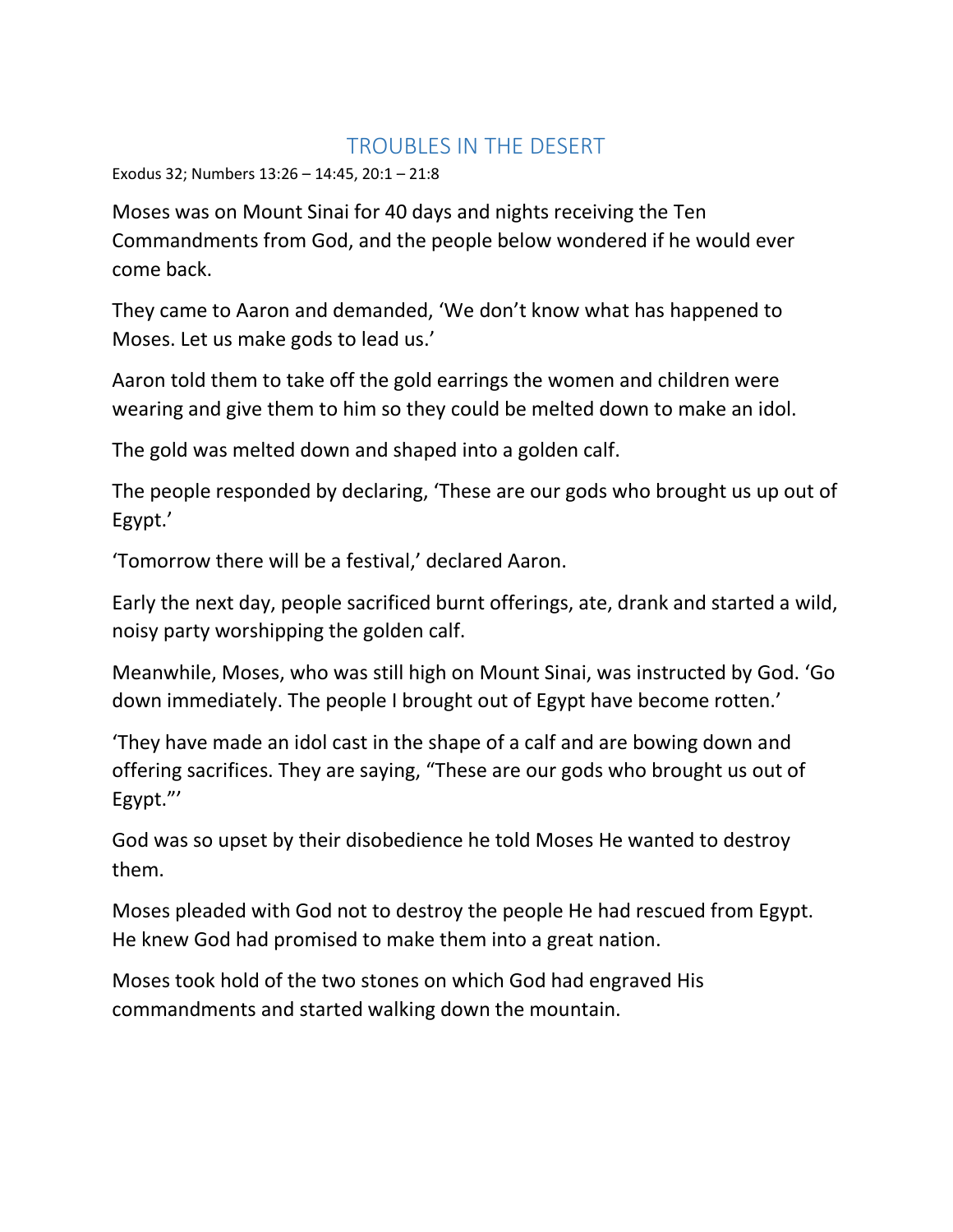Halfway down Moses met Joshua who had been waiting for him. 'It sounds like there is a war in the camp,' said Joshua. 'It is not the sound of victory or defeat,' replied Moses. 'It is the sound of singing.'

When Moses saw the people wildly dancing to the golden calf he was angry. He threw the two stone tablets to the ground at the foot of the mountain, breaking them into pieces.

Moses took the calf the people had made and burned it in the fire. Then he ground it to powder, scattered it on the water and made the Israelites drink it.

Moses turned on Aaron. 'What did these people do to you, that you led them into such great disobedience?' 'When they saw you were gone a long time they wanted gods to lead them,' protested Aaron. 'I put gold in the fire and out came this calf.'

Moses stood at the entrance to the camp and said, 'Whoever is for the Lord, come to me.'

Those in a tribe called the Levites rallied to him. Moses told them to get their swords and carry out God's punishment on those who had disobeyed Him.

The Levites carried out the order. Moses then told them, 'As you have shown your loyalty to God He has chosen you to serve Him.'

Moses called the rest of the people together. 'You have committed a great sin, but I will go up and talk with God.'

Moses climbed back up the mountain to ask God to forgive His people for their disobedience.

God told Moses that those who had worshipped the golden calf would be punished with a plague but the rest would be led on to the land God had promised to give them.

God told Moses to chisel two new tablets of stone and return to the mountain again. The Lord then wrote on these tablets what he had written before, the Ten Commandments. Moses came back down the mountain and put the tablets in the Ark of the Covenant. These are the laws God has given for us all to obey.

Turning their backs on God caused all kinds of problems for the people of Israel. They could not find water and they and their animals became very thirsty.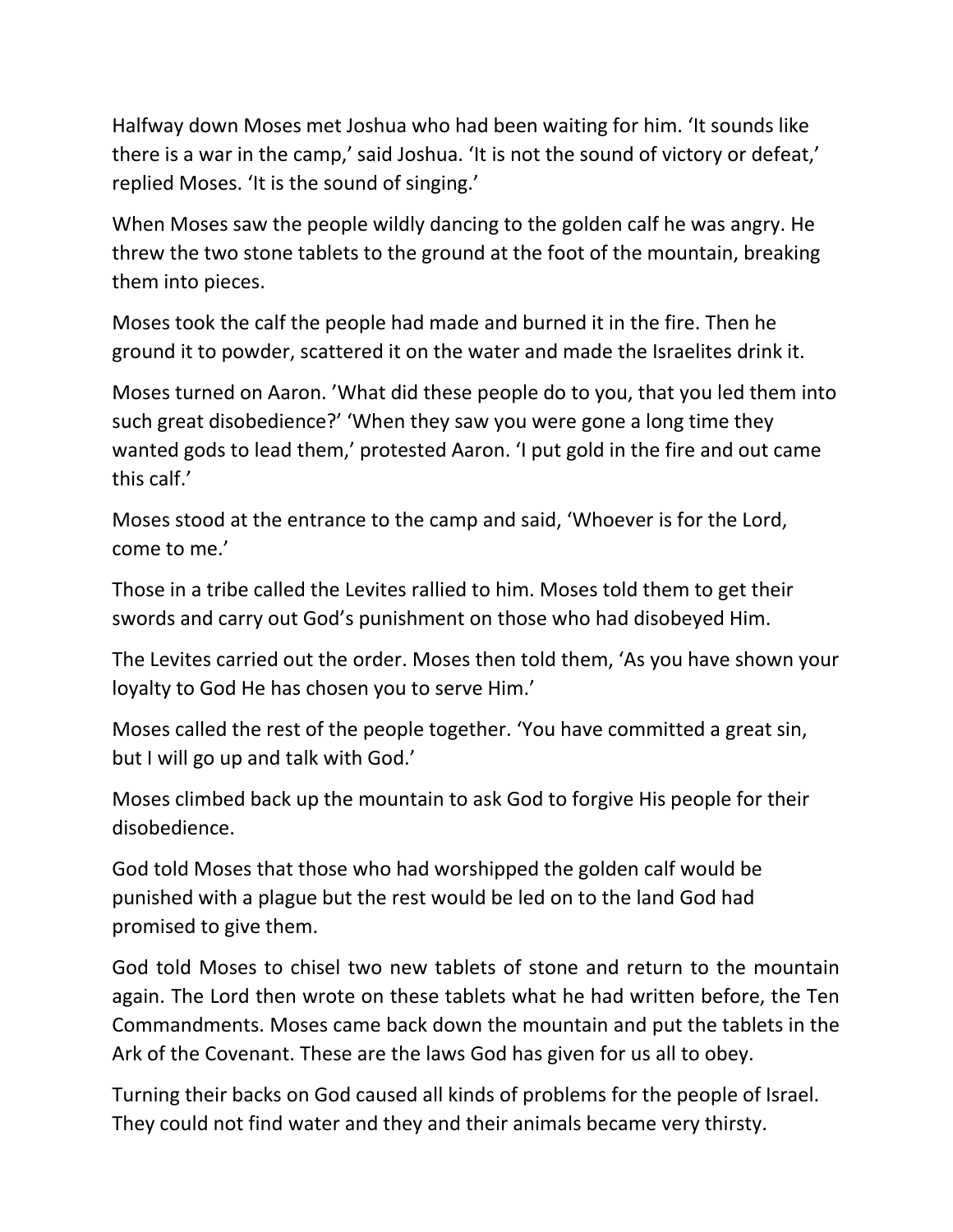They complained bitterly to Moses, 'Why did you ever make us leave Egypt? We would rather be dead than in this terrible place.'

Moses spoke with the Lord about their complaint and God told him what to do. 'Gather the people together and speak to the rock and it will pour out water.'

Moses obeyed and gathered everyone before the big rock outside the camp. Then he struck the rock with his rod.

God caused sparkling water to stream out of the rock so everyone and the cattle could drink. But this was not the only problem the people faced as they moved on through the wilderness.

Some time later, the Canaanite army swarmed towards them.

Helpless against such a mighty army the people turned to God in their need. And God was ready to help.

A terrible battle was fought and God gave Israel a tremendous victory.

Yet in spite of all God's help and goodness these people would not trust their lives to God's care. As they continued their journey around the Kingdom of Edom they began to grumble.

They complained how tired they were of travelling and how fed up they were of searching for water. They even complained about the manna, the daily food God sent them.

Not only did they say mean things about Moses but they spoke out against God. So God decided to teach them that rebellion is sin and must be punished.

Suddenly fiery serpents swarmed in from the desert among the terrified Israelites.

People tried to run away but the snakes were everywhere. There was no escape.

Many Israelites were dying from the deadly snake bites.

The people came to Moses and said, 'We have disobeyed God and spoken against Him. Please ask God to take the serpents away.'

So Moses prayed and the Lord told him what to do. 'Make a fiery serpent of brass and put it on a pole. Everyone who has been bitten who looks at the brass serpent will live.'